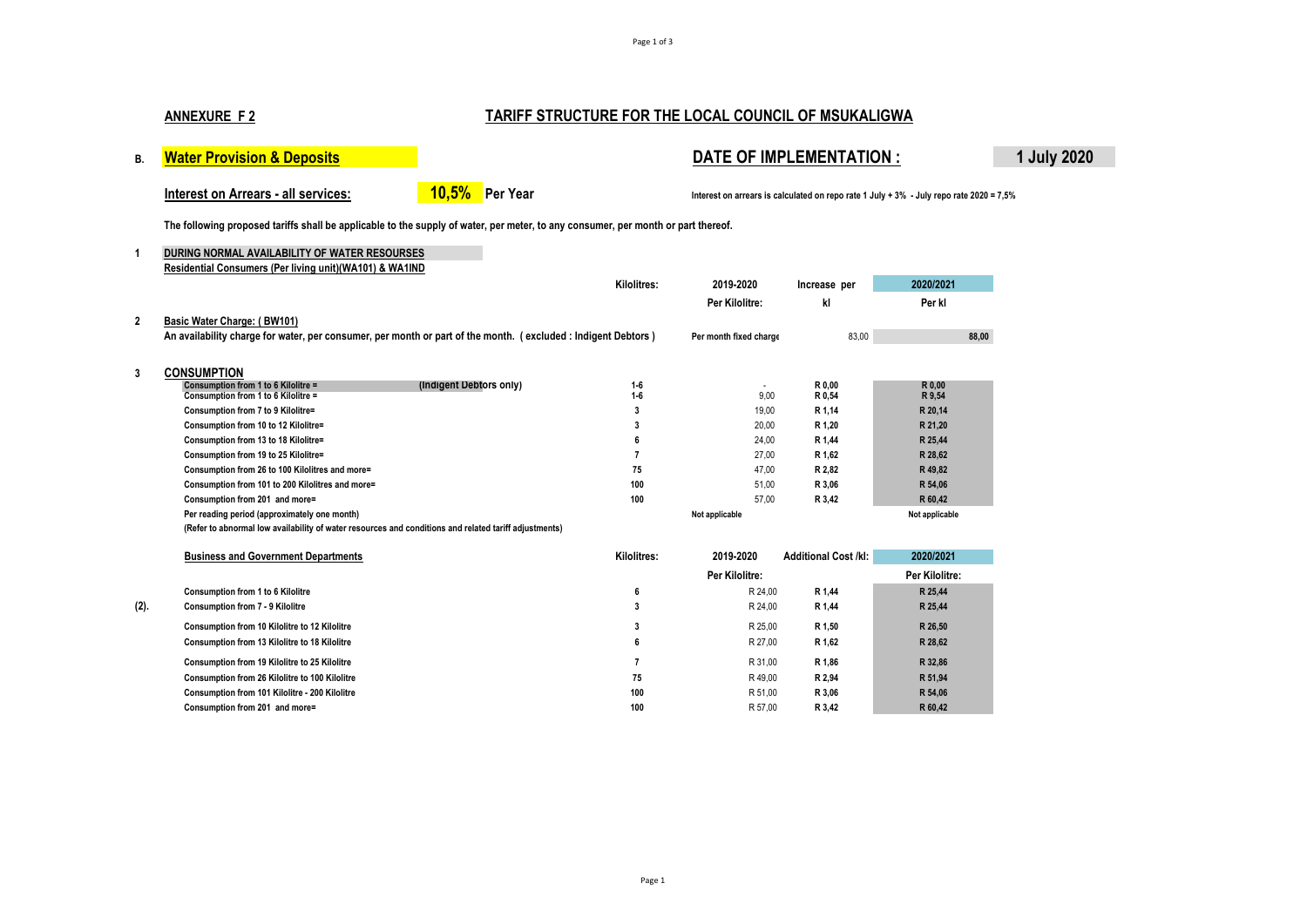# **TARIFF STRUCTURE FOR THE LOCAL COUNCIL OF MSUKALIGWA**

#### **Water Provision & Deposits**

### **DURING ABNORMAL LOW AVAILABILITY OF WATER / OWN RESOURCES OR OTHER CIRCUMSTANCES**

**(On recommendation from HOD Techical and Finance / and / Approval from Municipal Manager / Date of implementation or withdrawal in writing / Notification to Council / Notice to public)**

| Abnormal Residential, Schools, Tariffs                                         |             | 2019-2020      | <b>Additional cost per</b> | 2020/2021      |
|--------------------------------------------------------------------------------|-------------|----------------|----------------------------|----------------|
|                                                                                | Kilolitres: | Per Kilolitre: | kI:                        | Per Kilolitre: |
| Consumption from 1 to 6 Kilolitre =                                            | $1-6$       | R 10.00        | R 0,60                     | R 10,60        |
| Consumption from 7 to 9 Kilolitre=                                             | 3           | R 19,00        | R 1,14                     | R 20,14        |
| Consumption from 10 to 12 Kilolitre=                                           | 3           | R 20,00        | R 1,20                     | R 21,20        |
| Consumption from 13 to 18 Kilolitre=                                           |             | R 24,00        | R 1,44                     | R 25,44        |
| Consumption from 19 to 25 Kilolitre=                                           |             | R 27,00        | R 1,62                     | R 28,62        |
| Consumption from 26 to 100 Kilolitres and more=                                | 75          | R 47,00        | R 2,82                     | R 49,82        |
| Consumption from 101 to 200 Kilolitres and more=                               | 100         | R 51,00        | R 3,06                     | R 54,06        |
| Consumption from 201 and more=                                                 | 100         | R 57,00        | R 3,42                     | R 60,42        |
| Abnormal Business and Government Department Tariffs                            |             |                |                            |                |
| <b>Consumption from 1 to 6 Kilolitre</b>                                       | 6           | R 24,00        | R 1,44                     | R 25,44        |
| Consumption from 7 - 9 Kilolitre                                               |             | R 24,00        | R 1,44                     | R 25,44        |
| Consumption from 10 Kilolitre to 12 Kilolitre                                  |             | R 25,00        | R 1,50                     | R 26.50        |
| Consumption from 13 Kilolitre to 18 Kilolitre                                  |             | R 27,00        | R 1,62                     | R 28,62        |
| <b>Consumption from 19 Kilolitre to 25 Kilolitre</b>                           |             | R 31,00        | R 1,86                     | R 32,86        |
| Consumption from 26 Kilolitre to 100 Kilolitre                                 | 75          | R49,00         | R 2,94                     | R 51,94        |
| Consumption from 101 Kilolitre - 200 Kilolitre                                 | 100         | R 51,00        | R 3,06                     | R 54,06        |
| Consumption from 201 and more=                                                 | 100         | R 57,00        | R 3,42                     | R 60,42        |
| TARIFF APPLICABLE TO MUNICIPAL CONSUMPTION - DEPARTMENTAL<br>(WA081) & (WA089) |             |                |                            |                |
| For every Kilolitre consumed for Municipal services per month (reading period) |             | R 17.00        | R 1,02                     | R 18,02        |

## **CONNECTION CHARGES**

For the provision of a connection to the Council's water network, a fee shall be charged which shall include the costs of material, labour and transport, plus a surcharge of 10%. A deposit as assessed by the Town Engineer  **is payable in advance and work to be executed from the work order issued for such service.** 

**After finalization, the work order must be signed off by engineering department and submitted to Finance for finalization of the charges according costs against the deposit paid.**